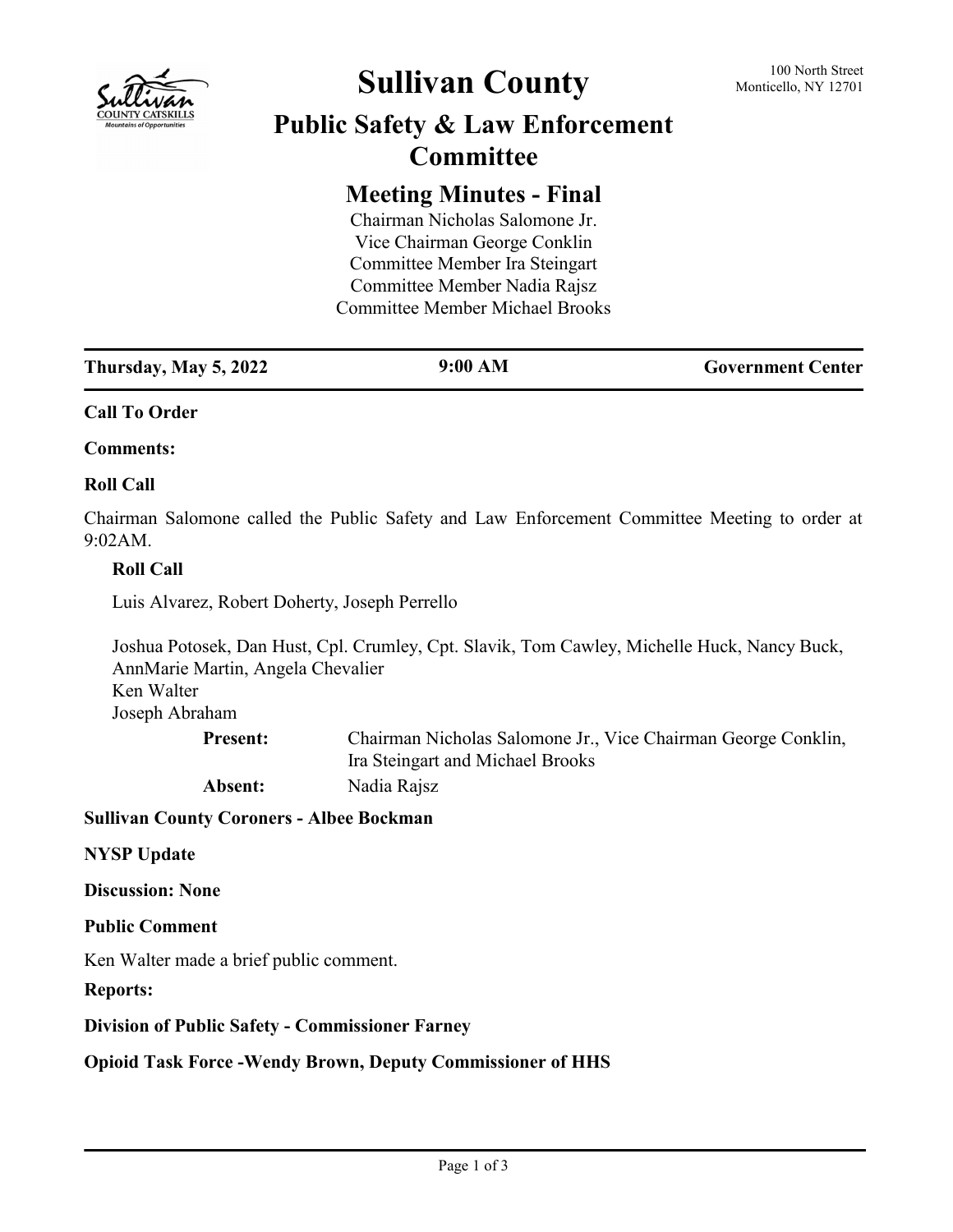**[ID-4546](http://sullivancountyny.legistar.com/gateway.aspx?m=l&id=/matter.aspx?key=1572)**

**[ID-4549](http://sullivancountyny.legistar.com/gateway.aspx?m=l&id=/matter.aspx?key=1575)**

#### **District Attorney - Meagan Galligan**

#### **Sullivan County Sheriff - Sheriff Schiff**

#### **Resolutions:**

- **1.** Pursue a FY 2023 Police Traffic Services Grant **[ID-4529](http://sullivancountyny.legistar.com/gateway.aspx?m=l&id=/matter.aspx?key=1555)**
	- Reso 1-3

A motion was made by Committee Member Michael Brooks, seconded by Vice Chairman George Conklin, that this Resolution be carried at Committee. The motion carried by the following vote:

| Aye:    | Chairman Salomone, Vice Chairman Conklin, Committee Member |
|---------|------------------------------------------------------------|
|         | <b>Steingart and Committee Member Brooks</b>               |
| Absent: | Committee Member Rajsz                                     |

**2.** To Authorize Application to Bureau of Justice to participate in Bulletproof Vest Partnership fy2022 **[ID-4530](http://sullivancountyny.legistar.com/gateway.aspx?m=l&id=/matter.aspx?key=1556)**

A motion was made by Committee Member Michael Brooks, seconded by Vice Chairman George Conklin, that this Resolution be carried at Committee. The motion carried by the following vote:

| Aye:    | Chairman Salomone, Vice Chairman Conklin, Committee Member |
|---------|------------------------------------------------------------|
|         | <b>Steingart and Committee Member Brooks</b>               |
| Absent: | <b>Committee Member Rajsz</b>                              |

**3.** To Authorize the County Manager to enter into an Inter-Municipal Agreement with Orange County to accept Sullivan County's portion of the FY2020 Technical Rescue Grant award from NYS DHSES

A motion was made by Committee Member Michael Brooks, seconded by Vice Chairman George Conklin, that this Resolution be carried at Committee. The motion carried by the following vote:

Chairman Salomone, Vice Chairman Conklin, Committee Member Steingart and Committee Member Brooks **Aye: Absent:** Committee Member Rajsz

**4.** To Authorize the County Manager to enter into an Inter-Municipal Agreement with Orange County to accept Sullivan County's portion of the FY2020 Hazardous Materials Grant Program award from NYS DHSES

This Resolution was carried at Committee.to the County Legislature due back on 5/19/2022

- Chairman Salomone, Vice Chairman Conklin, Committee Member Steingart and Committee Member Brooks **Aye:**
- **Absent:** Committee Member Rajsz